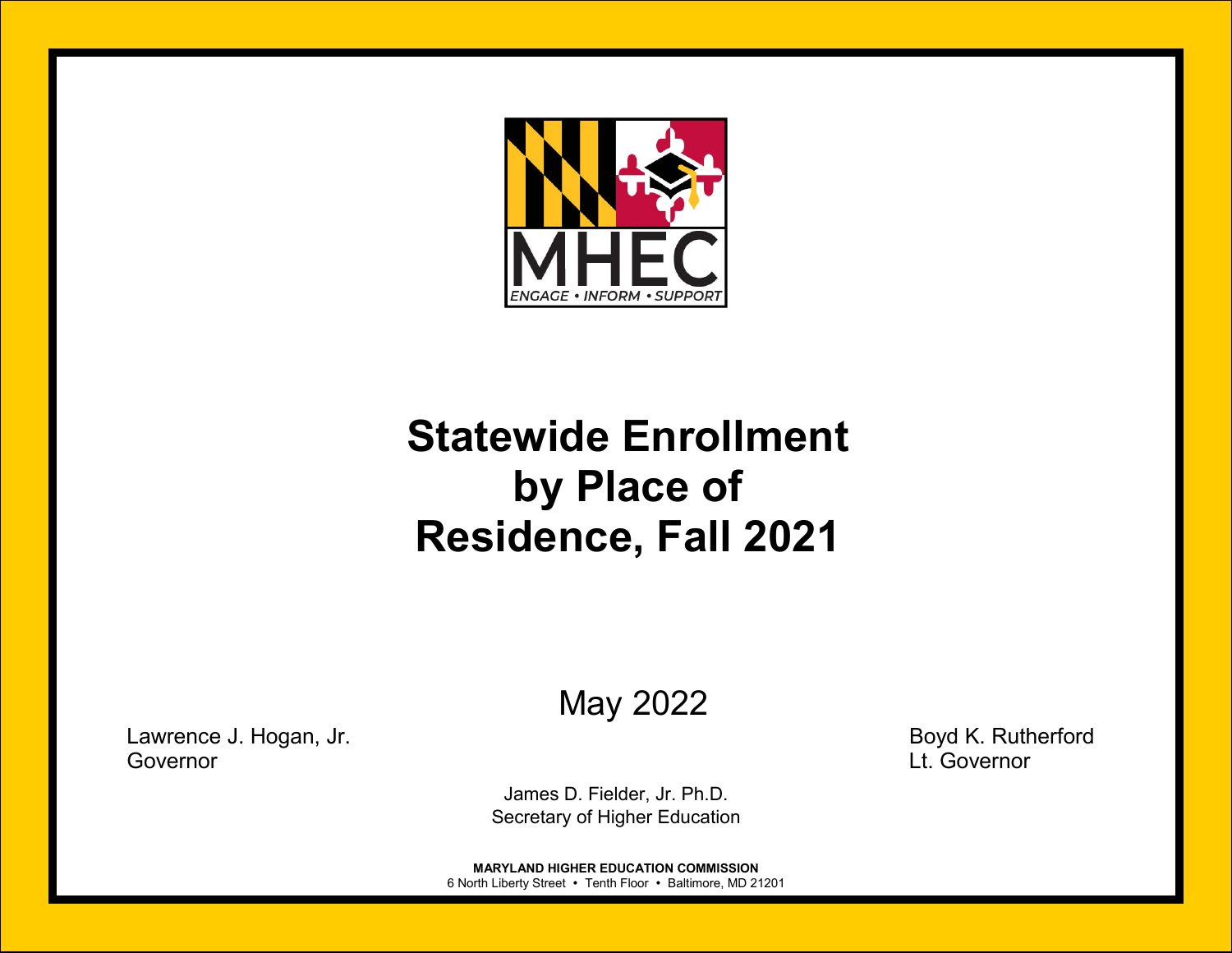

Data represent student enrollment in Fall 2021 only. Figures include full-time and part-time undergraduate and graduate enrollment at Maryland community colleges, four-year public colleges and universities, and state-aided independent institutions.

Data include all degree- and non-degree-seeking students enrolled in credit courses.

This report defines undergraduate and graduate students by cumulative credit earned as of term freeze date. Undergraduate student counts include high school students dually enrolled in both high school and for-credit college courses. Full-time and part-time student attendance are defined by individual institutions.

Students may be enrolled at multiple institutions. They are included in counts for each institution at which they are enrolled.

This report includes all students enrolled as of term freeze date.

For questions or concerns regarding these data, please contact the MHEC Office of Research and Policy Analysis, rpa.mhec@maryland.gov.

#### **Technical Notes - Selection Criteria by Data Elements**

[Maryland Higher Education Commission Data Dictionary](https://community.datacookbook.com/institutions/mhec) All Student Categories - Freeze Flag = 1 Student Level a. Undergraduate - Degree Code <=47 b. Graduate - Degree Code >=50 c. New Undergraduates - Degree Code <=47 & First-Time Flag=1 Term Attendance Level a. Full-Time - Term Attendance Level = 1 b. Part-Time - Term Attendance Level = 2 Place of Residence a. Maryland County: Geographic Origin = 200 TO 224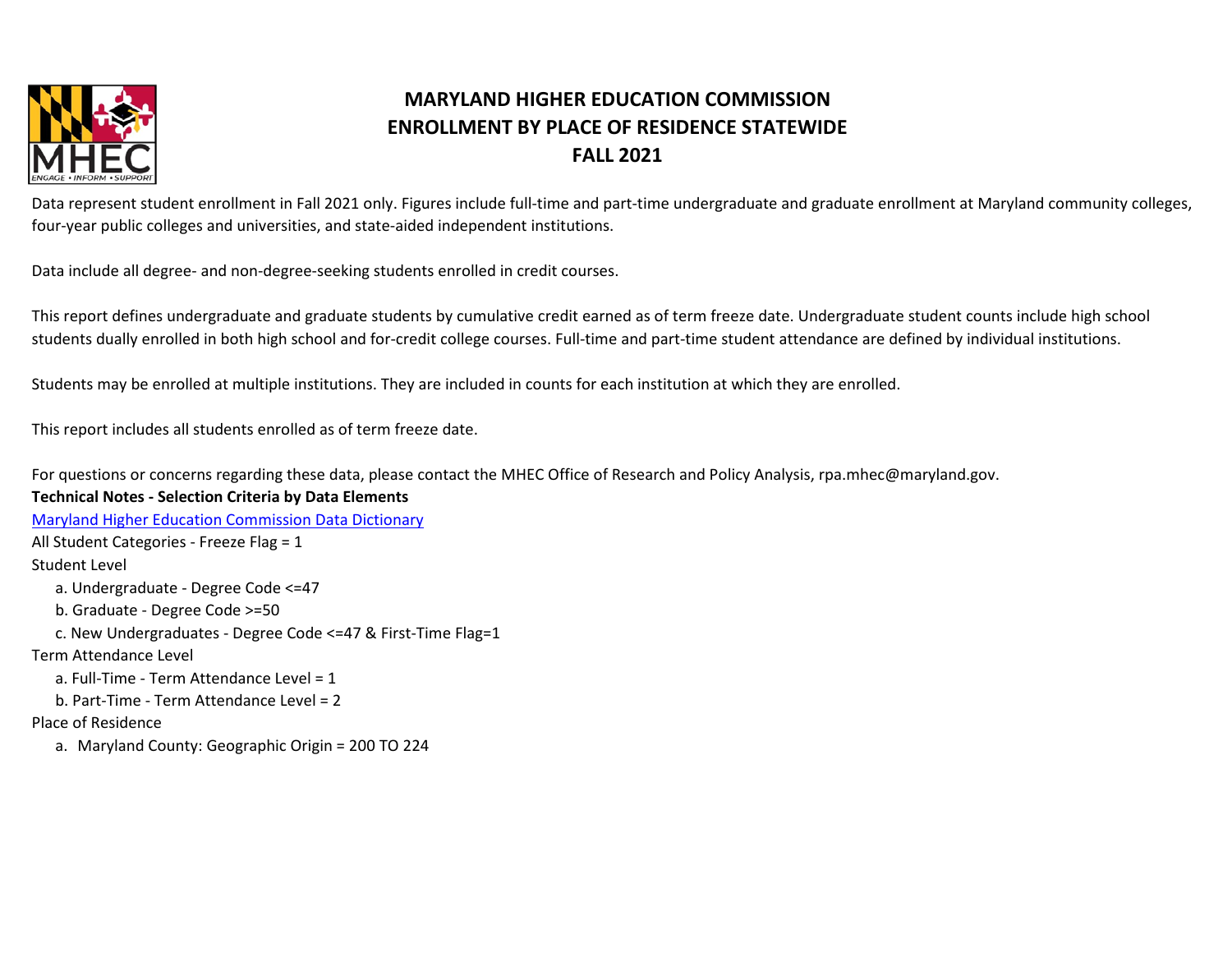

**Institution Name NEW UNDERGRADUATE TOTAL FT FT PT FT PT** Allegany College of Maryland 173 1173 153 1173 1688 1173 Anne Arundel Community College 2003 10351 10351 10351 2631 2631 2631 2720 2631 27720 2631 2720 2631 2720 2631 2720 2631 2720 2631 2720 2631 2720 2631 2720 2631 2720 2631 2720 2631 2720 2631 2720 2631 2720 2631 2720 2720 27 Carroll Community College 345 869 1842 2711 Cecil Community College 194 1543 College of Southern Maryland 676 676 6600 6676 2036 2036 2036 3564 5600 Chesapeake College 190 402 1301 1703 Community College of Baltimore County 1523 15489 15489 15489 15489 15489 Baltimore City Community College 1983 183 183 183 183 184 183 1864 Frederick Community College 1982 15324 1522 15324 15324 15324 15324 15324 15324 15324 Garrett College  $\begin{array}{|c|c|c|c|c|c|}\hline \text{Garrett College} & \text{A87}\ \hline \end{array}$ Hagerstown Community College 2737 and 348 348 348 348 379 379 379 375 375 377 377 378 379 3858 379 3737 Harford Community College 2903 578 578 578 1507 5903 4410 Howard Community College and the community College and the community College 5581 2289 5581 7870 Montgomery College 1583 5324 10862 16186 Prince George's Community College 789 789 789 3047 3047 3047 7228 7228 7228 7228 10275 Wor-Wic Community College 2299 185 1824 2299 Bowie State University 703 341 370 3750 948 5409 Coppin State University 133 61 172 1101 461 1795 Frostburg State University  $492$  492  $409$   $404$   $404$   $446$   $446$   $446$   $446$   $456$ Salisbury University 999 416 314 5188 518 6436 Towson University 2273 709 1832 13710 2291 18542 University of Baltimore 54 739 968 821 685 3213 University of Maryland - Baltimore 2954 205 205 205 205 206 207 2084 206 206 207 208 205 205 205 205 205 205 20 University of Maryland - Baltimore County 1845 1845 502 502 1063 8275 8275 1602 11442 University of Maryland - College Park 4182 4182 2123 2123 2124 21229 21229 2054 26830 University of Maryland - Eastern Shore  $\vert$  366  $\vert$  255 161 161 1272 172 172 172 1860 **GRADUATE UNDERGRADUATE**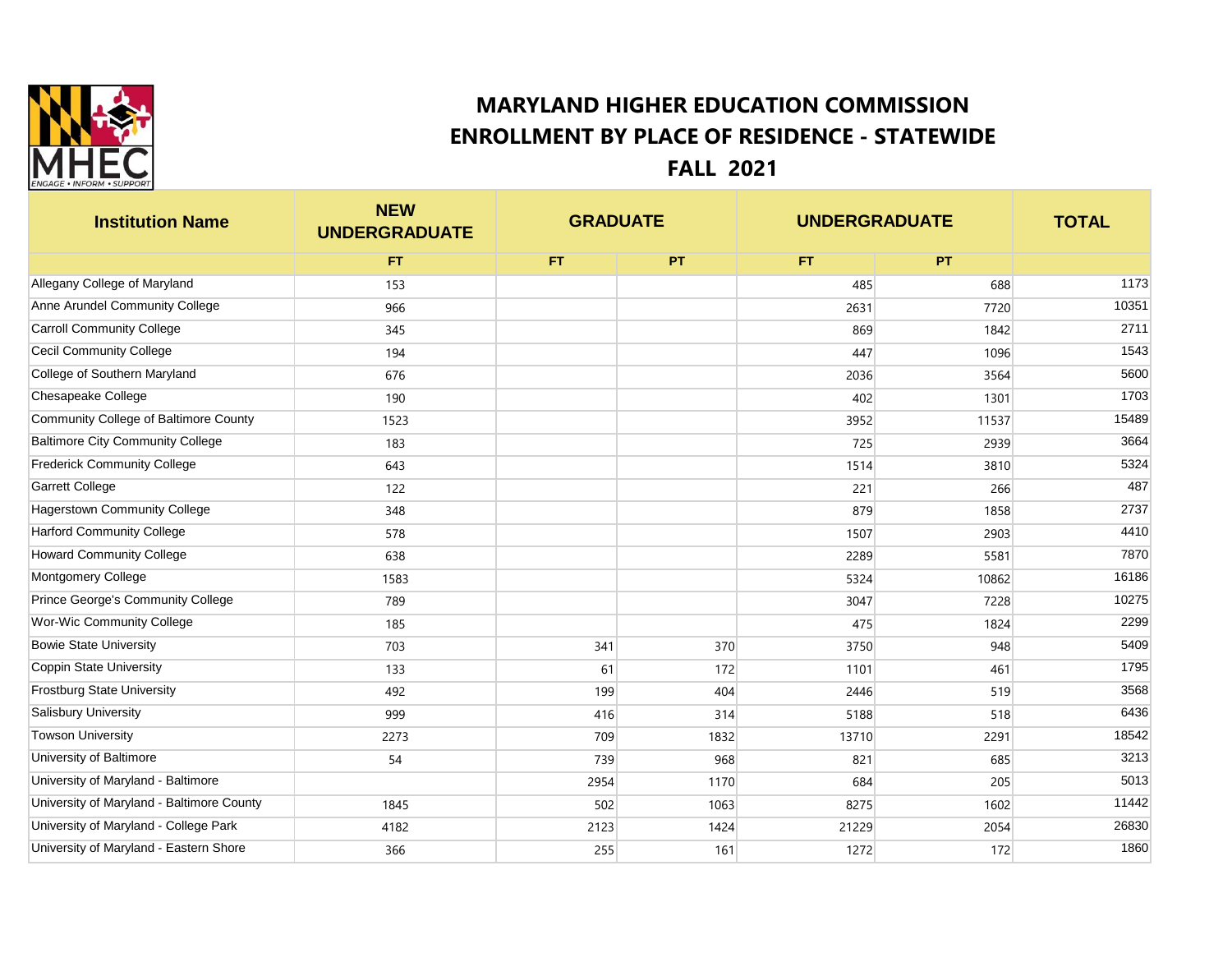

| <b>Institution Name</b>              | <b>NEW</b><br><b>UNDERGRADUATE</b> | <b>GRADUATE</b> |       | <b>UNDERGRADUATE</b> |       | <b>TOTAL</b> |
|--------------------------------------|------------------------------------|-----------------|-------|----------------------|-------|--------------|
|                                      | FT.                                | FT.             | PT.   | FT.                  | PT.   |              |
| University of Maryland Global Campus | 84                                 | 69              | 5572  | 4948                 | 11618 | 22207        |
| Morgan State University              | 1107                               | 668             | 238   | 3767                 | 631   | 5304         |
| St. Mary's College of Maryland       | 342                                | 22              |       | 1363                 | 44    | 1430         |
| <b>Capitol Technical University</b>  | 28                                 | 78              | 80    | 196                  | 54    | 408          |
| Washington Adventist University      | 35                                 | 20              | 62    | 356                  | 113   | 551          |
| Goucher College                      | 111                                | 22              | 604   | 452                  | 127   | 1205         |
| <b>Hood College</b>                  | 209                                | 77              | 595   | 826                  | 45    | 1543         |
| Johns Hopkins University             | 162                                | 2806            | 3652  | 717                  | 85    | 7260         |
| Loyola University Maryland           | 285                                | 270             | 844   | 954                  | 32    | 2100         |
| Maryland Institute College of Art    | 77                                 | 38              | 55    | 323                  | 30    | 446          |
| Mount St. Marys University           | 291                                | 90              | 163   | 1041                 | 108   | 1402         |
| Notre Dame of Maryland University    | 70                                 | 249             | 912   | 559                  | 175   | 1895         |
| St. John's College                   | 13                                 | 13              | 8     | 65                   |       | 87           |
| <b>Stevenson University</b>          | 424                                | 48              | 255   | 1985                 | 337   | 2625         |
| Washington College                   | 103                                |                 |       | 417                  | 8     | 425          |
| McDaniel College                     | 350                                | 384             | 670   | 1244                 | 54    | 2352         |
| Independent4YR                       | 2158                               | 4095            | 7900  | 9135                 | 1169  | 22299        |
| <b>Public2YR</b>                     | 9116                               |                 |       | 26803                | 65019 | 91822        |
| <b>Public4YR</b>                     | 12580                              | 9058            | 13689 | 68554                | 21748 | 113049       |
| <b>GRAND TOTAL</b>                   | 23854                              | 13153           | 21589 | 104492               | 87936 | 227170       |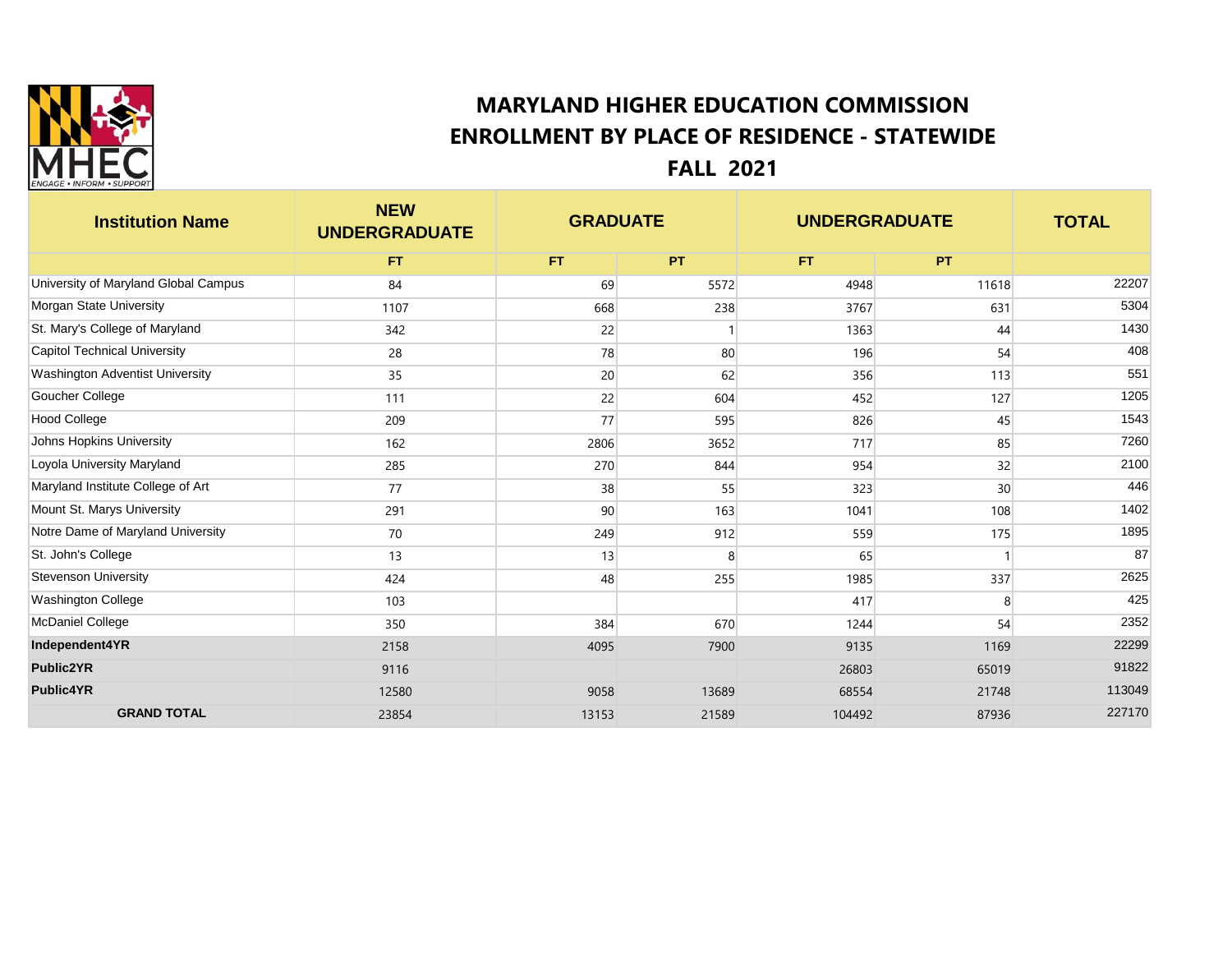

|                                           | <b>NEW</b><br><b>UNDERGRADUATE</b> | <b>GRADUATE</b> |           | <b>UNDERGRADUATE</b> |           | <b>TOTAL</b> |
|-------------------------------------------|------------------------------------|-----------------|-----------|----------------------|-----------|--------------|
| <b>Institution Name</b>                   | FT                                 | FT.             | <b>PT</b> | FT.                  | <b>PT</b> |              |
| Allegany College of Maryland              | 0.6%                               |                 |           | 0.5%                 | 0.8%      | 0.5%         |
| Anne Arundel Community College            | 4.0%                               |                 |           | 2.5%                 | 8.8%      | 4.6%         |
| <b>Carroll Community College</b>          | 1.4%                               |                 |           | 0.8%                 | 2.1%      | 1.2%         |
| <b>Cecil Community College</b>            | 0.8%                               |                 |           | 0.4%                 | 1.2%      | 0.7%         |
| College of Southern Maryland              | 2.8%                               |                 |           | 1.9%                 | 4.1%      | 2.5%         |
| Chesapeake College                        | 0.8%                               |                 |           | 0.4%                 | 1.5%      | 0.7%         |
| Community College of Baltimore County     | 6.4%                               |                 |           | 3.8%                 | 13.1%     | 6.8%         |
| <b>Baltimore City Community College</b>   | 0.8%                               |                 |           | 0.7%                 | 3.3%      | 1.6%         |
| <b>Frederick Community College</b>        | 2.7%                               |                 |           | 1.4%                 | 4.3%      | 2.3%         |
| <b>Garrett College</b>                    | 0.5%                               |                 |           | 0.2%                 | 0.3%      | 0.2%         |
| Hagerstown Community College              | 1.5%                               |                 |           | 0.8%                 | 2.1%      | 1.2%         |
| <b>Harford Community College</b>          | 2.4%                               |                 |           | 1.4%                 | 3.3%      | 1.9%         |
| <b>Howard Community College</b>           | 2.7%                               |                 |           | 2.2%                 | 6.3%      | 3.5%         |
| Montgomery College                        | 6.6%                               |                 |           | 5.1%                 | 12.4%     | 7.1%         |
| Prince George's Community College         | 3.3%                               |                 |           | 2.9%                 | 8.2%      | 4.5%         |
| Wor-Wic Community College                 | 0.8%                               |                 |           | 0.5%                 | 2.1%      | 1.0%         |
| <b>Bowie State University</b>             | 2.9%                               | 2.6%            | 1.7%      | 3.6%                 | 1.1%      | 2.4%         |
| Coppin State University                   | 0.6%                               | 0.5%            | 0.8%      | 1.1%                 | 0.5%      | 0.8%         |
| <b>Frostburg State University</b>         | 2.1%                               | 1.5%            | 1.9%      | 2.3%                 | 0.6%      | 1.6%         |
| <b>Salisbury University</b>               | 4.2%                               | 3.2%            | 1.5%      | 5.0%                 | 0.6%      | 2.8%         |
| <b>Towson University</b>                  | 9.5%                               | 5.4%            | 8.5%      | 13.1%                | 2.6%      | 8.2%         |
| University of Baltimore                   | 0.2%                               | 5.6%            | 4.5%      | 0.8%                 | 0.8%      | 1.4%         |
| University of Maryland - Baltimore        | ÷,                                 | 22.5%           | 5.4%      | 0.7%                 | 0.2%      | 2.2%         |
| University of Maryland - Baltimore County | 7.7%                               | 3.8%            | 4.9%      | 7.9%                 | 1.8%      | 5.0%         |
| University of Maryland - College Park     | 17.5%                              | 16.1%           | 6.6%      | 20.3%                | 2.3%      | 11.8%        |
| University of Maryland - Eastern Shore    | 1.5%                               | 1.9%            | 0.7%      | 1.2%                 | 0.2%      | 0.8%         |